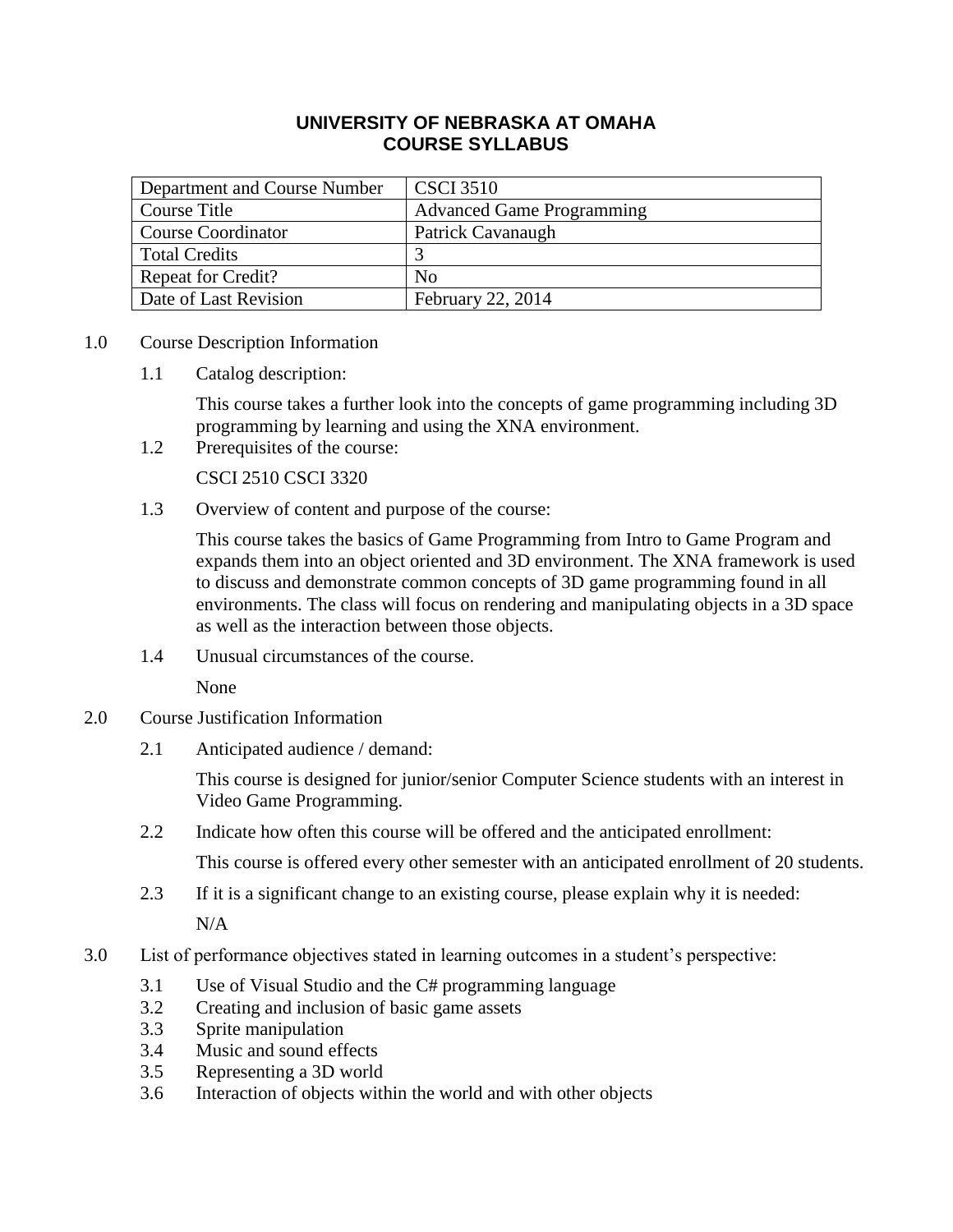- 3.7 Creating first and third person cameras
- 3.8 Basics of game networking
- 4.0 Content and Organization Information
	- 4.1 List the major topics central to this course:
		- 4.1.1 XNA Introduction (1 weeks) 4.1.1.1 Learning the Environment 4.1.1.2 Basic Game Structure
		- 4.1.2 2D Graphics in XNA (2 weeks)
			- 4.1.2.1 Rendering Sprites
			- 4.1.2.2 Sprite Movement and Animation
		- 4.1.3 Input (1 week)
			- 4.1.3.1 Detecting and Handling Input
			- 4.1.3.2 Collision Detection
		- 4.1.4 Sound Effects and Audio (1 week)
			- 4.1.4.1 Creating Audio with XACT
			- 4.1.4.2 Implementing Music and Sound Effects
		- 4.1.5 3D Game Programming Basics (2 weeks)
			- 4.1.5.1 3D Coordinate Systems
			- 4.1.5.2 Vertices and Primitives
			- 4.1.5.3 Vectors and Transformations
			- 4.1.5.4 Models and Meshes
		- 4.1.6 Rendering Pipeline, Shaders and Effects (2 weeks) 4.1.6.1 XNA Rendering Pipeline
			- 4.1.6.2 Shaders
				- 4.1.6.2.1 Creating a Shader
			- 4.1.6.3 Effects
		- 4.1.7 Camera and Lighting (1 week)
			- 4.1.7.1 Using and Enhancing the BaseCamera class
			- 4.1.7.2 Creating a First Person Camera
			- 4.1.7.3 Generating and managing lighting effects
		- 4.1.8 3D Collision Detection (1 week)
			- 4.1.8.1 Creating a moving enemy
			- 4.1.8.2 Bounding Spheres
		- 4.1.9 Game Networking (1 week)
			- 4.1.9.1 Topologies
			- 4.1.9.2 XNA Networking
				- 4.1.9.2.1 Creating Sessions
				- 4.1.9.2.2 Singing in a gamer
				- 4.1.9.2.3 Handling Messages
		- 4.1.10 Creating a full 3D game (3 weeks)
			- 4.1.10.1 Integrating all ideas into a final project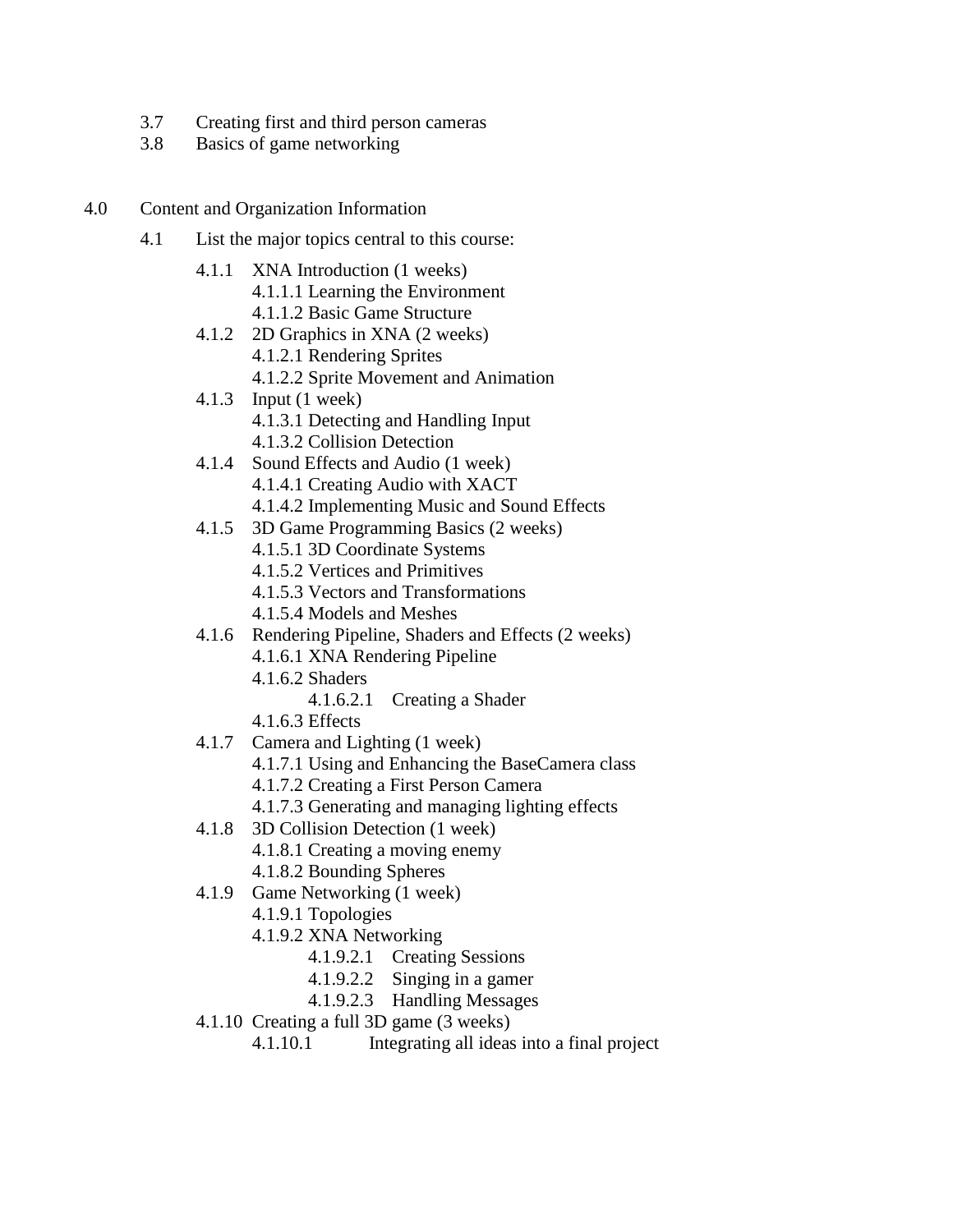- 5.0 Teaching Methodology Information
	- 5.1 Methods:

The material is taught through lectures based on slides as well as in class examples and participation.

5.2 Student role:

Students are expected to have an active role in class, asking questions as well as participating in demonstrative examples. Students will also be responsible for completing projects to demonstrate what they have learned.

- 6.0 Evaluation Information
	- 6.1 Describe the typical types of student projects that will be the basis for evaluating student performance:

After major topics are discussed there will be a project focused on that topic. Previous topics may also be required in implementation. Typical projects are give one to two weeks to complete.

6.2 Describe the typical basis for determining the final grade (e.g. weighting of various student projects):

Normal projects will be worth 10% - 15% of the final grade, the final project being worth approximately 20%.

6.3 Grading type:

| 97% - 100%    | 4.00 GPA   |
|---------------|------------|
| 93% - 96%     | 4.00 GPA   |
| $90\% - 92\%$ | 3.67 GPA   |
| 87% - 89%     | 3.33 GPA   |
| 83% - 86%     | 3.00 GPA   |
| 80% - 82%     | 2.67 GPA   |
| 77% - 79%     | 2.33 GPA   |
| 73% - 76%     | $2.00$ GPA |
| 70% - 72%     | 1.67 GPA   |
| 67% - 69%     | 1.33 GPA   |
| $63\% - 66\%$ | 1.00 GPA   |
| $60\% - 62\%$ | $0.67$ GPA |
| $0\% - 59\%$  | $0.00$ GPA |
|               |            |

- 7.0 Resource Material Information
	- 7.1 Textbooks and/or other required readings used in course:
		- 7.1.1 Reed, Arron. *Learning XNA 4.0.* O'Reilly.
		- 7.1.2 Alexandre Lobao, Bruno Evangelista, Hose Antonio Leal de Farias. *Beginning XNA 3.0 Game Programming.* Apress Publishing
		- 7.1.3 Riemer Grootjans. *XNA 3.0 Game Programming Recipes.* Apress Publishing
	- 7.2 Other student suggested reading materials: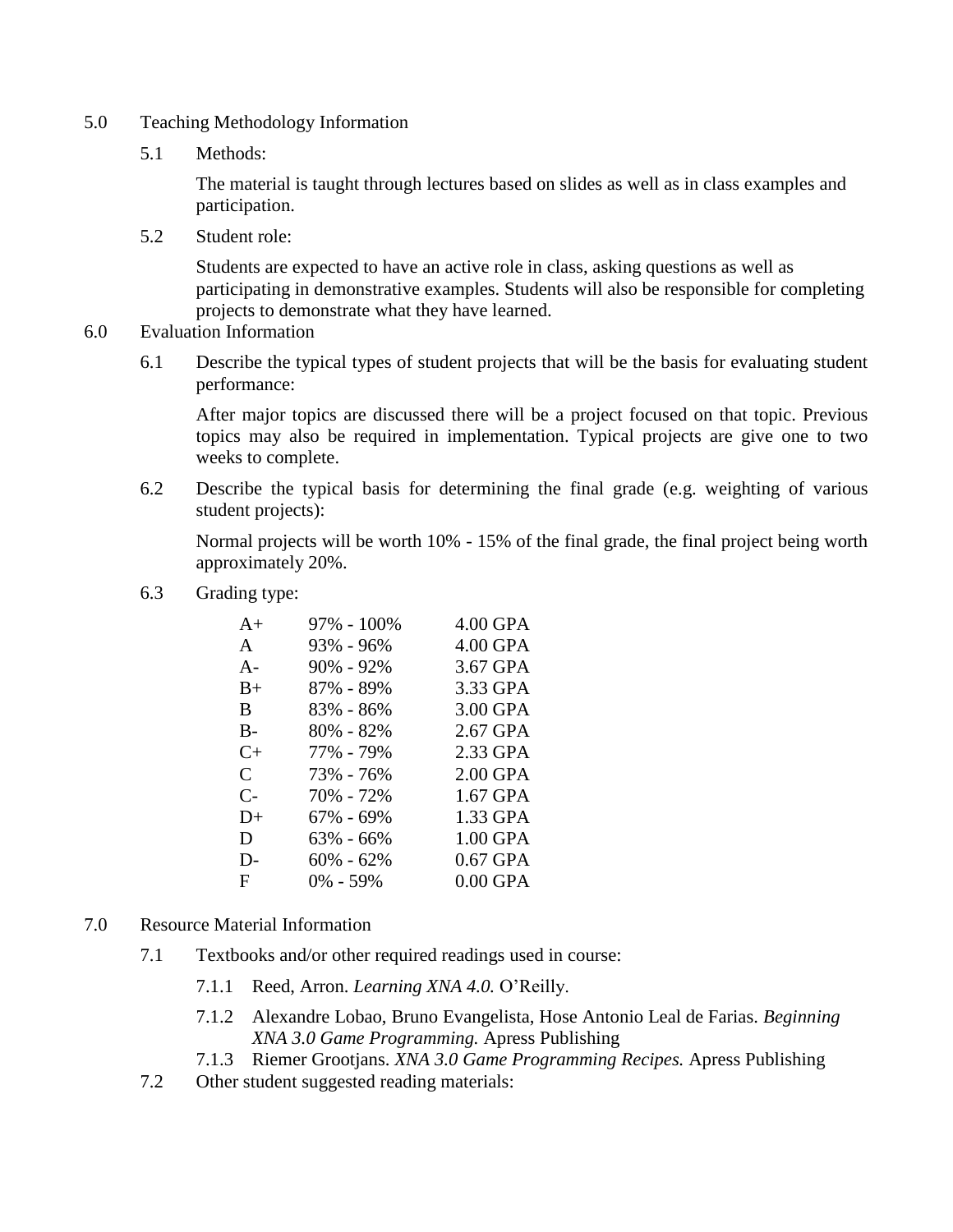- 7.2.1 Stephen Cawood, Pat McGee. *Microsoft XNA Game Studio Creator's Guide.* McGraw-Hill
- 7.2.2 Donis Marshall. *Programming Microsoft Visual C#: The Language.* Microsoft Press
- 7.3 Current bibliography and other resources:
	- 7.3.1 Reed, Arron. *Learning XNA 4.0.* O'Reilly.
	- 7.3.2 Alexandre Lobao, Bruno Evangelista, Hose Antonio Leal de Farias. *Beginning XNA 3.0 Game Programming.* Apress Publishing
	- 7.3.3 Riemer Grootjans. *XNA 3.0 Game Programming Recipes.* Apress Publishing
	- 7.3.4 Stephen Cawood, Pat McGee. *Microsoft XNA Game Studio Creator's Guide.* McGraw-Hill
	- 7.3.5 Donis Marshall. *Programming Microsoft Visual C#: The Language.* Microsoft Press
	- 7.3.6 Miller, Johnson. *XNA Game Studio 4.0 Programming.* Addison-Wesley Professional
	- 7.3.7 Jaegers, Kurt. *XNA 4.0 Game Development by Example.* Packt Publishing
	- 7.3.8 Randolph, Gardner, Anderson, Minutillo. *Professional Visual Studio 2010.* Wrox Publishing
	- 7.3.9 Dille, Platten. *The Ultimate Guide to Video Game Writing and Design.* Lone Eagle.
	- 7.3.10 Thompson,Berbank-Green,Cusworth. *Game Design: Principles, Practice, and Techniques.* Hoboken, NJ: Wiley.

#### 8.0 Other Information:

- 8.1 Accommodations statement:
- 8.2 Other:
- 8.3 Author(s):

Patrick Cavanaugh

9.0 Computer Science Accreditation Board (CSAB) Category Content (class time in hours):

| <b>CSAB</b> Category                   | Core | Advanced |
|----------------------------------------|------|----------|
| Data structures                        |      |          |
| Computer organization and architecture |      |          |
| Algorithms and software design         |      |          |
| Concepts of programming languages      |      |          |

10.0 Oral and Written Communications:

Every student is required to submit at least 1 written reports (not including exams, tests, quizzes, or commented programs) to typically 2 pages and to make 1 oral presentations of typically 15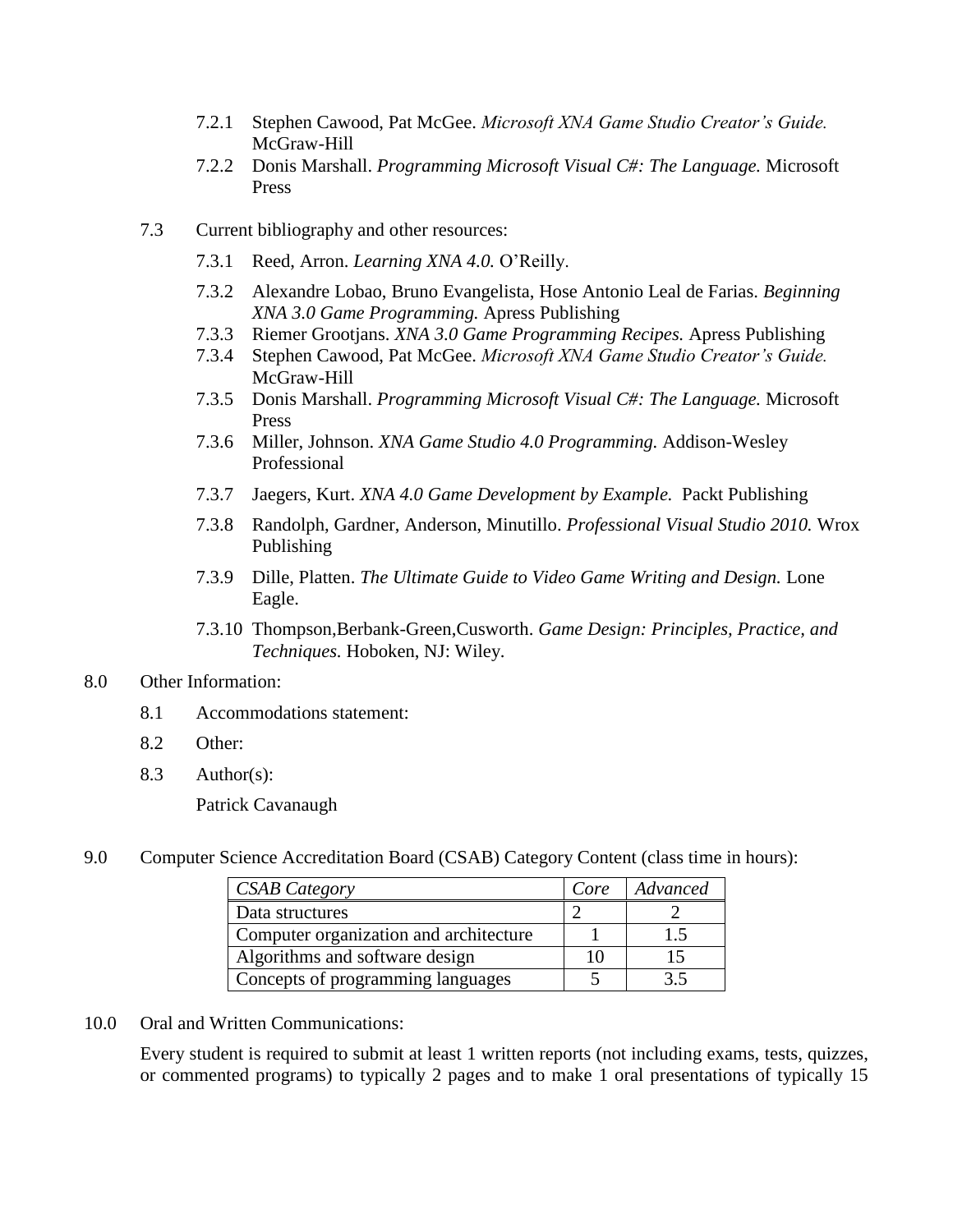minutes duration. Include only material that is graded for grammar, spelling, style, and so forth, as well as for technical content, completeness, and accuracy.

11.0 Social and Ethical Issues:

When discussing game creation, acceptable content will be discussed.

# 12.0 Theoretical content:

Please list the types of theoretical material covered, and estimate the time devoted to such coverage.

- XNA and C# environment
- Basic 2D graphics
- Game input
- Sound effects and audio
- 3D Game Programming Basics
- Shaders
- Cameras and Lighting
- Collision Detection
- Game Networking
- Final Project

# 13.0 Problem analysis:

Please describe the analysis experiences common to all course sections.

Any kind of coding requires problem analysis. What tools to use to best solve a problem and how to make it efficient are discussed.

# 14.0 Solution design:

Please describe the design experiences common to all course sections.

Besides the given assignments with well defined tasks, students will also be required to design and create their own game, on their or own or within a group environment.

| <b>Date</b> | Change                                     | By whom   | <b>Comments</b> |
|-------------|--------------------------------------------|-----------|-----------------|
| 5/2009      | <b>Initial Creation for Special Topics</b> | Cavanaugh |                 |
| 4/6/2010    | Updated for course number, added           | Cavanaugh |                 |
|             | change history and outomes vs              |           |                 |
|             | objectives table                           |           |                 |
| 5/10/2011   | Revised for new format                     | Cavanaugh |                 |
| 02/22/2014  | Syllabus Reviewed, no changes              | Cavanaugh |                 |
| 02/22/2014  | Syllabus Reviewed, no changes              | Cavanaugh |                 |